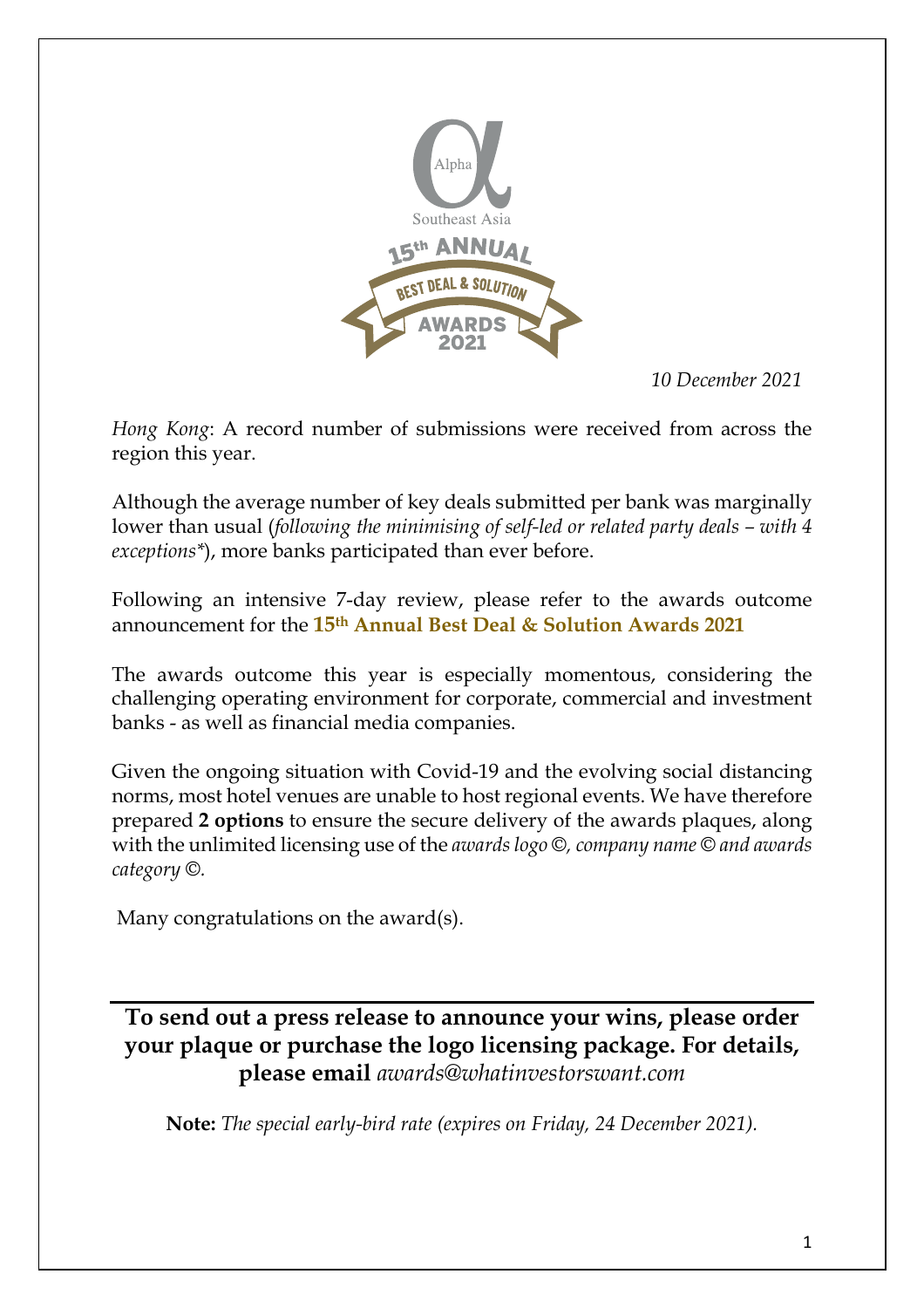

### **BONDS:**

### **BEST LOCAL CURRENCY BOND DEAL OF THE YEAR & MOST INNOVATIVE DEAL OF THE YEAR**

CP All PCL's THB66 billion (US\$2.1 billion) Senior Unsecured Bonds

**Joint Lead Arrangers & Joint Bookrunners:** *Bangkok Bank, Bank of Ayudhya, Kasikornbank, Siam Commercial Bank, Kiatnakin Phatra Securities, CIMB Thai, Krungthai Bank, Maybank Kim Eng, TMBThanachart Bank & UOB*

### **BEST ONLINE BOND OFFERING OF THE YEAR & BEST BOND DEAL FOR RETAIL INVESTORS IN SOUTHEAST ASIA**

Astrea VI Pte. Ltd's US\$643 million of Asset-Backed Securities\*

**Lead Managers and Underwriters:** *Credit Suisse, DBS Bank & Standard Chartered* **Sub-Placement Agent:** *Philip Capital*

### **BEST RETAIL DOLLAR BOND DEAL OF THE YEAR & BEST SOVEREIGN BOND DEAL OF THE YEAR**

Republic of the Philippines (Bureau of the Treasury)'s US\$1.59 billion Retail Dollar Bonds

**Joint Lead Issue Managers:** *Development Bank of the Philippines & Land Bank of the Philippines* **Joint Issue Managers:** *BDO Capital & Investment Corporation, BPI Capital Corporation, China Bank Capital Corporation, First Metro Investment Corporation, RCBC Capital Corporation, SB Capital Investment Corporation Standard Chartered Bank & Union Bank of the Philippines*

### **BEST LOCAL BOND IN VIETNAM**

Thaco & Thagrico's VND4800 billion (US\$210 million) Non-Convertible Bond

**Sole Advisor:** *VPS Securities*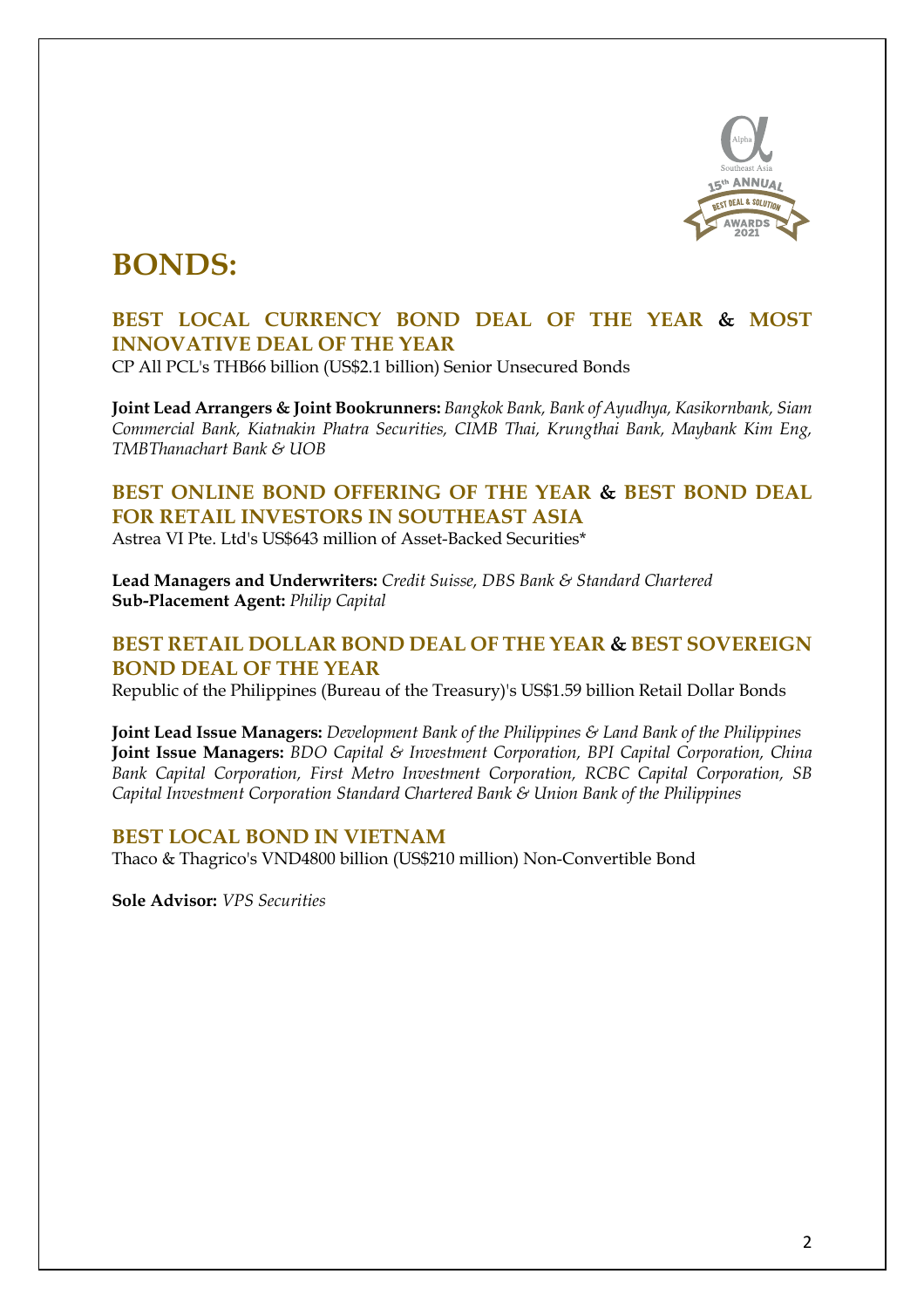

# **ISLAMIC FINANCE/ESG:**

### **BEST SUSTAINABILITY-LINKED TRANSACTION & BEST ESG-LINKED FINANCING DEAL OF THE YEAR**

Indorama Ventures' THB10,000 million Sustainability-linked Bond

**Joint Lead Arrangers and Joint Bookrunners:** *Bangkok Bank, Kasikornbank, Krungthai Bank, Siam Commercial Bank & HSBC*

### **BEST ASEAN GREEN SRI SUKUK & BEST SRI SUKUK**

SME Bank's RM3 billion ASEAN Sustainability Islamic MTN Programme - RM500 million Sustainability IMTNs

**Principal Adviser, Lead Arranger:** *RHB Investment Bank* **Joint Lead Managers:** *AmInvestment Bank, CIMB, Maybank Investment Bank & RHB Investment Bank*

### **MOST INNOVATIVE ISLAMIC FINANCE DEAL OF THE YEAR & BEST ISLAMIC FINANCE DEAL OF THE YEAR**

Zamarad Assets Bhd's RM2 billion (US\$478.3 million) Asset-Backed Securitisation Sukuk Programme – Tranche 6

**Joint Principal Advisers, Joint Lead Arrangers & Joint Lead Managers:** *AmInvestment Bank, CIMB & Hong Leong Investment Bank*

### **BEST CORPORATE SUKUK OF THE YEAR**

Tenaga Nasional Bhd's RM3 billion (US\$709.9 million) Sukuk Wakalah Issuance\*

**Joint Lead Managers:** *Affin Hwang Investment Bank, AmInvestment Bank & CIMB*

#### **BEST SUKUK IJARAH DEAL OF THE YEAR**

AC First Genesis Bhd's RM785 million (First Tranche Sukuk Ijarah) as part of & up to RM3 billion Programme

**Joint Principal Advisers, Joint Lead Arrangers and Joint Lead Managers:** *MIDF Amanah Investment Bank and Hong Leong Investment Bank* **Joint Lead Manager:** *Maybank Investment Bank*

### **BEST SUKUK MUSHARAKAH & SUKUK MURABAHAH DEAL OF THE YEAR**

Exsim Capital Resources Bhd's RM323 million (US\$76.4 million) for Sukuk Musharakah & Up to RM80 million (US\$18.9 million) for Sukuk Murabahah

**Lead Arranger:** *UOB (Malaysia)*

**Financial Adviser & Deal Structurer:** *NewParadigm Capital Markets*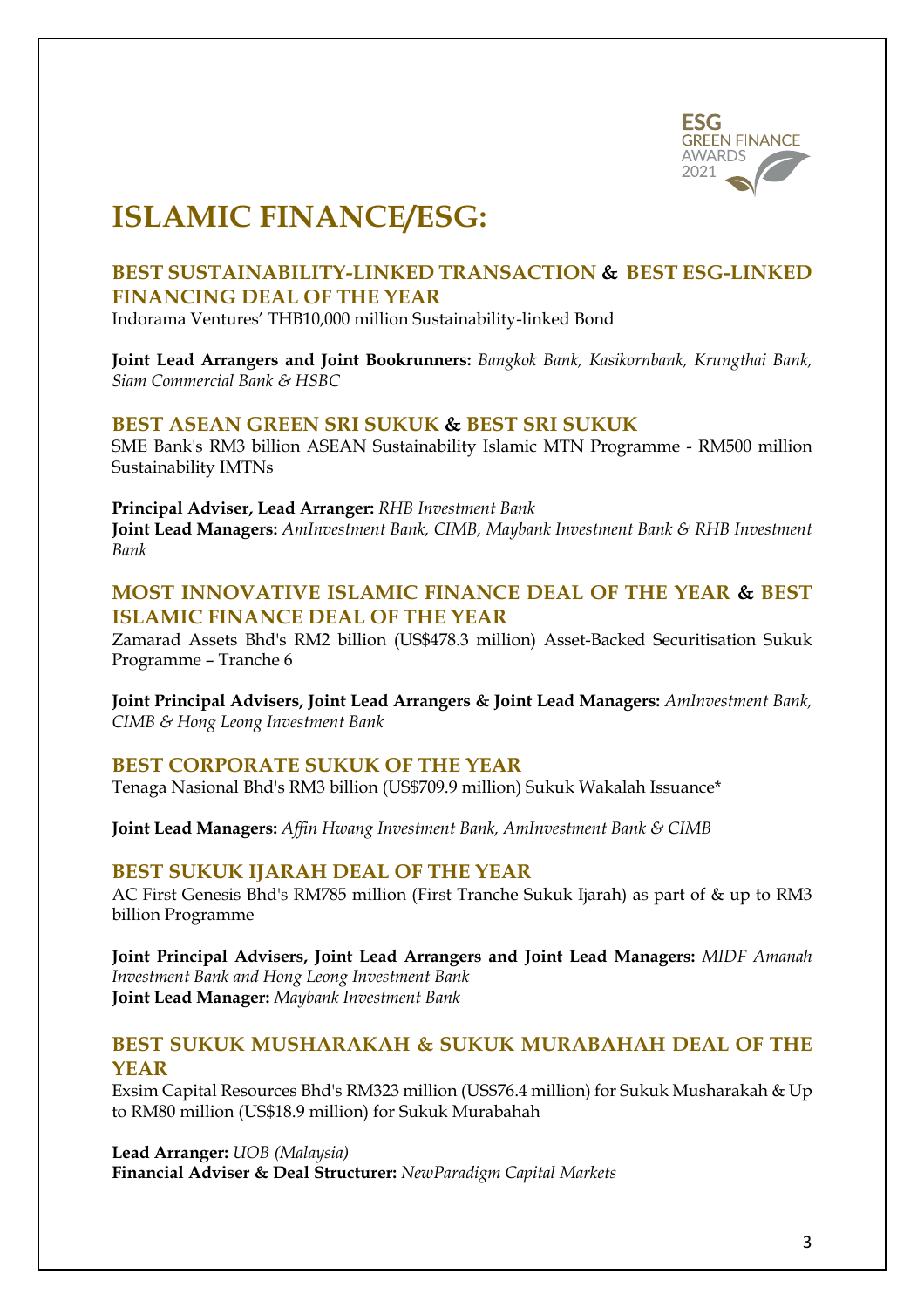### **BEST UNRATED SUKUK OF THE YEAR & BEST LOCAL CURRENCY SUKUK OF THE YEAR**

Khazanah Nasional Bhd's Dual US\$400 million & US\$600 million Senior Unsecured Sukuks\*

**Joint Bookrunners:** *CIMB, DBS Bank, JPMorgan, MUFG & OCBC Bank* **Joint Lead Managers:** *CIMB, DBS Bank, JPMorgan, MUFG, OCBC Bank, KFH Capital & Warba Bank*

### **BEST LOCAL CURRENCY SUKUK OF THE YEAR & MOST INNOVATIVE ISLAMIC FINANCE DEAL OF THE YEAR**

Infracap Resources Bhd's RM15 billion Sukuk Murabahah Programme & Sukuk Murabahah RM5,750 million (US\$1.37 billion) issuance

**Joint Principal Advisers, Joint Lead Arrangers, Joint Lead Managers**: *Hong Leong Investment Bank, OCBC Bank (Malaysia) & UOB (Malaysia)*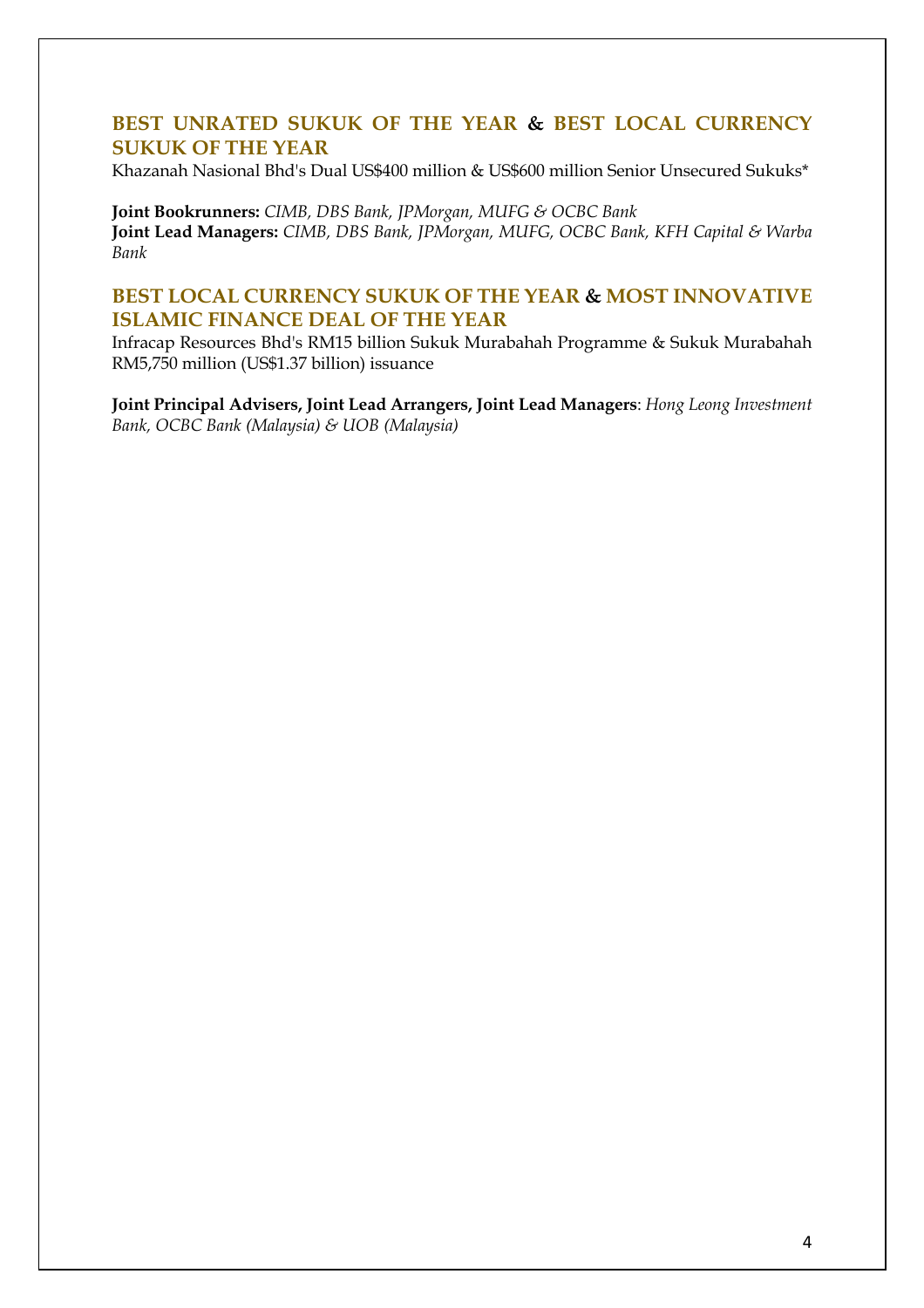

# **EQUITY:**

### **BEST DEAL OF THE YEAR & BEST IPO FOR RETAIL INVESTORS IN SOUTHEAST ASIA**

PTT Oil & Retail Business PCL's THB54,000 million (US\$1,602 million) IPO

**Joint Global Coordinators, Bookrunners and Lead Managers:** *BofA Securites, Bualuang Securities, Finansa, JPMorgan, KSecurities, Morgan Stanley, Kiatnakin Phatra Securities & TISCO*

**Joint International Coordinators, Bookrunners and Lead Managers:** *BofA Securites, JPMorgan & Morgan Stanley*

**Joint Domestic Coordinators, Bookrunners and Lead Managers:** *Bualuang Securities, Finansa, KSecurities, Kiatnakin Phatra Securities & TISCO*

### **BEST EQUITY DEAL OF THE YEAR IN THE PHILIPPINES**

MREIT, Inc.'s US\$305.8 million IPO

**Joint Global Coordinators and Joint Bookrunners:** *BDO Capital & Investment Corporation, Credit Suisse, DBS Bank* **International Bookrunners:** *Credit Suisse, DBS Bank, CLSA* **Domestic Lead Underwriter:** *BDO Capital & Investment Corporation* **Domestic Co-Lead Underwriters:** *First Metro Investment Corporation, Investment & Capital Corporation of the Philippines, RCBC Capital Corporation, SB Capital Investment Corporation*

### **BEST EQUITY/IPO DEAL OF THE YEAR IN INDONESIA**

PT Dayamitra Telekomunikasi's US\$1.3 billion IPO

**Joint Global Coordinators:** *HSBC, JPMorgan, Morgan Stanley, PT BRI Danareksa Sekuritas & PT Mandiri Sekuritas*

**BEST EQUITY/IPO DEAL OF THE YEAR IN MALAYSIA** CTOS Digital Bhd's RM1.2 billion IPO

**Joint Principal Advisers, Joint Global Coordinators, Joint Bookrunners, Joint Managing Underwriters, and Joint Underwriters:** *Maybank Kim Eng & RHB Investment Bank* **Joint Bookrunners, Joint Managing Underwriters and Joint Underwriters:** *AmInvestment Bank*

**Joint Global Coordinator and Joint Bookrunner:** *Credit Suisse*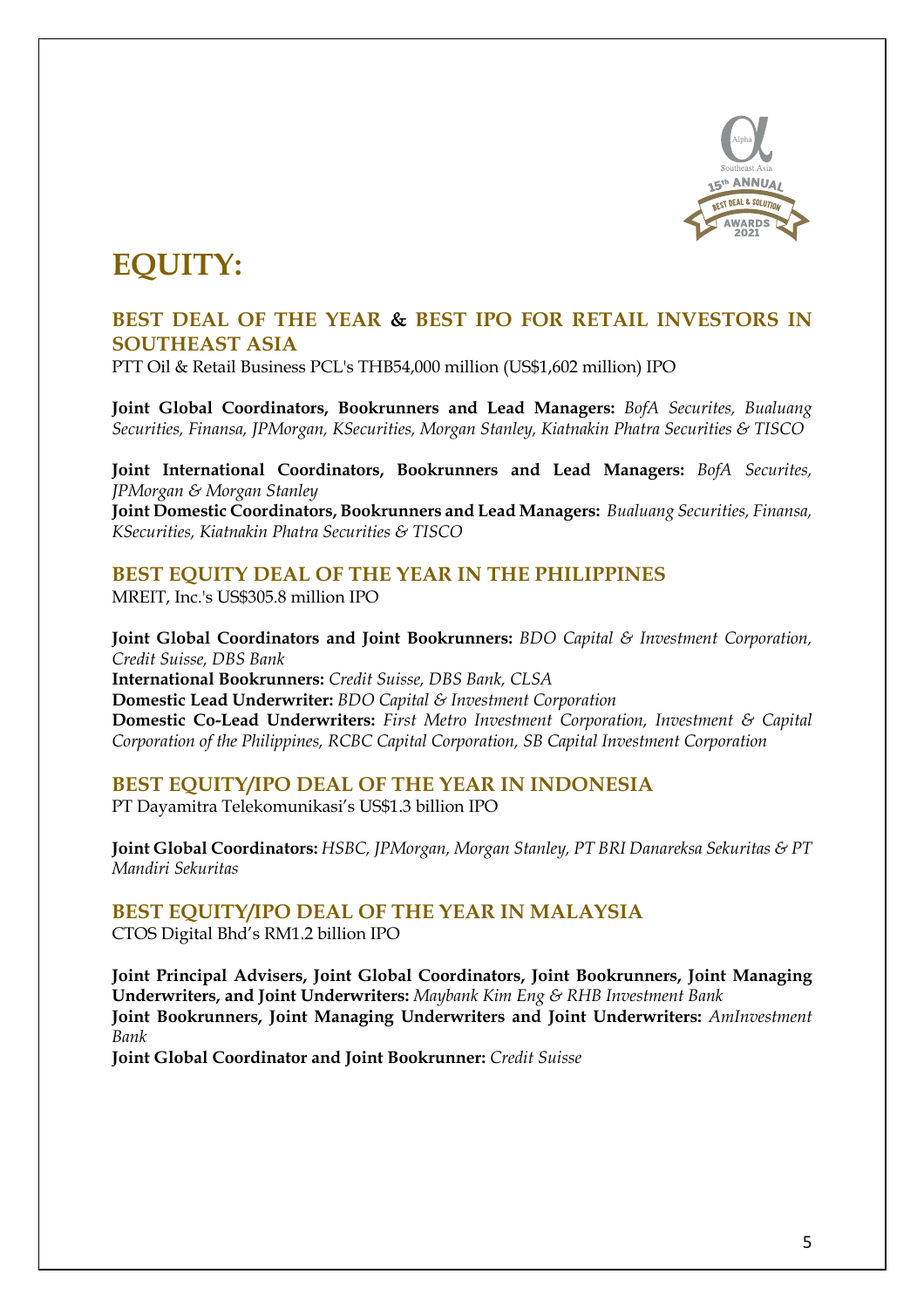

### **BEST EQUITY/IPO DEAL OF THE YEAR IN THAILAND**

Kerry Express (Thailand) PCL's THB 8,400 million (US\$277 million) IPO

**Joint Global Coordinators, Bookrunners and Lead Managers:** *Citigroup, Credit Suisse, Maybank Kim Eng, SCB Securities*

**Joint Domestic Coordinators, Bookrunners and Lead Managers:** *Maybank Kim Eng, SCB Securities*

**Joint International Coordinators, Bookrunners and Lead Managers:** *Citigroup, Credit Suisse*

**BEST EQUITY/IPO DEAL OF THE YEAR IN VIETNAM** An Binh Bank's US\$360 million IPO

*Exclusive Advisor:* VCSC Securities

### **BEST EQUITY/IPO DEAL OF THE YEAR IN SOUTHEAST ASIA** Ngern Tid Lor's THB33.1 billion (US\$1.1 billion) IPO

**Joint International Bookrunners and Local Co-Underwriters:** *CIMB, KSecurities, Morgan Stanley, Kiatnakin Phatra Securities, UBS & Siam Commercial Bank*

### **BEST IPO DEAL OF THE YEAR IN THE PHILIPPINES**

Monde Nissin Corp's PHP55.8 billion IPO

**Local Lead Underwriters & Joint Bookrunners:** *First Metro Investment Corporation, BDO Capital & Investment Corporation, BPI Capital Corporation*

### **BEST SECONDARY DEAL OF THE YEAR**

PT Bank Rakyat Indonesia's US\$6.72 billion Rights Offering\*

**Joint Global Coordinators:** *PT BRI Danareksa Sekuritas, Citi, Credit Suisse, and Mandiri Sekuritas*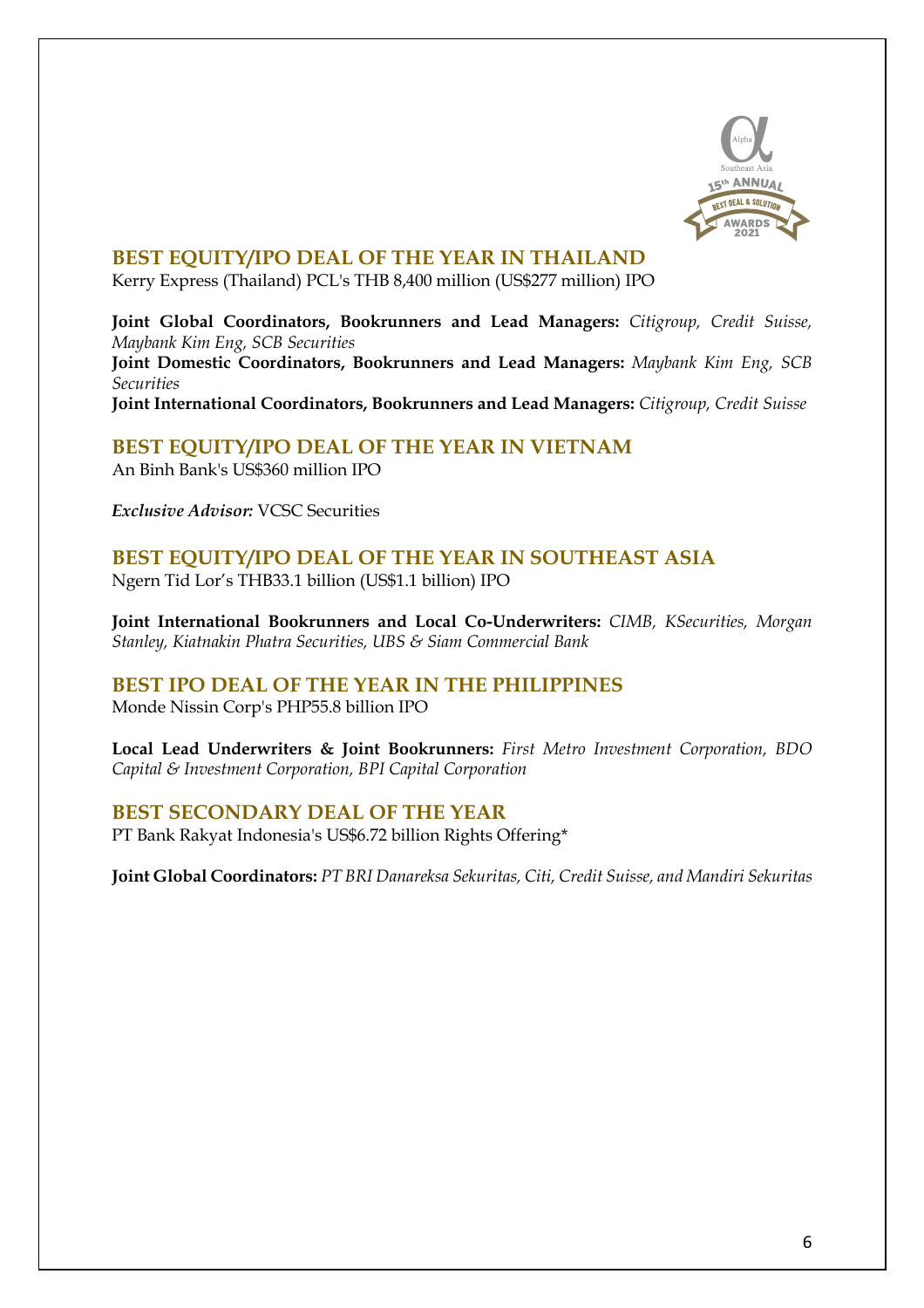

### **M&A:**

### **BEST DOMESTIC M&A DEAL OF THE YEAR (Indonesia) & BEST DEAL FOR MINORITY SHAREHOLDERS IN SOUTHEAST ASIA**

US\$16.78 billion PT Bank Syariah Indonesia's three way merger of PT Bank BNI Syariah, PT Bank Syariah Mandiri & PT Bank BRI Syariah

**Sole Advisor:** *PT Bahana Securities*

### **BEST DOMESTIC M&A DEAL OF THE YEAR IN SOUTHEAST ASIA - DISPOSAL**

IJM Corporation Bhd's US\$364.17 million (RM1.53 billion) Disposal of 56% Equity Interest in IJM Plantations Bhd

**Principal Adviser;** *AmInvestment Bank* **Independent Adviser:** *Mercury Securities*

### **BEST DOMESTIC M&A DEAL OF THE YEAR IN SOUTHEAST ASIA - ACQUISITION**

Acquisition of IJM Plantations Bhd by Kuala Lumpur Kepong Bhd for up to RM2.73 Billion (US\$657.9 million)

**Sole Principal Adviser:** *RHB Investment Bank*

### **BEST DOMESTIC M&A DEAL OF THE YEAR (Thailand)**

*Makro's US\$6.8 billion (THB 218 billion) Acquisition of Lotus*

**Joint Financial Advisers:** *Bualuang Securities, Siam Commercial Bank, JPMorgan & UBS*

### **BEST DOMESTIC M&A DEAL OF THE YEAR (Vietnam)**

US\$1400 million transfer of 49% charter capital from the owner of FE Credit (VP Bank) to SMBC Consumer Finance Company

**Exclusive Adviser to FE Credit-VP Bank:** *VCSC Securities*

### **BEST CROSS BORDER M&A DEAL OF THE YEAR (Thailand)**

C.P. Group's US\$10.58 billion (THB 338 billion) Acquisition of Tesco Thailand and Malaysia

**Joint Financial Advisors to the acquirer and Joint Lead Arrangers for Acquisition Financing:** *Siam Commercial Bank, JPMorgan, Quant Group & UBS*

#### **BEST CROSS BORDER M&A DEAL OF THE YEAR (Vietnam)**

Pharmacity's US\$100 million Convertible Bond, Private Placement and Secondary Shares

**Sole Advisor:** *SSI*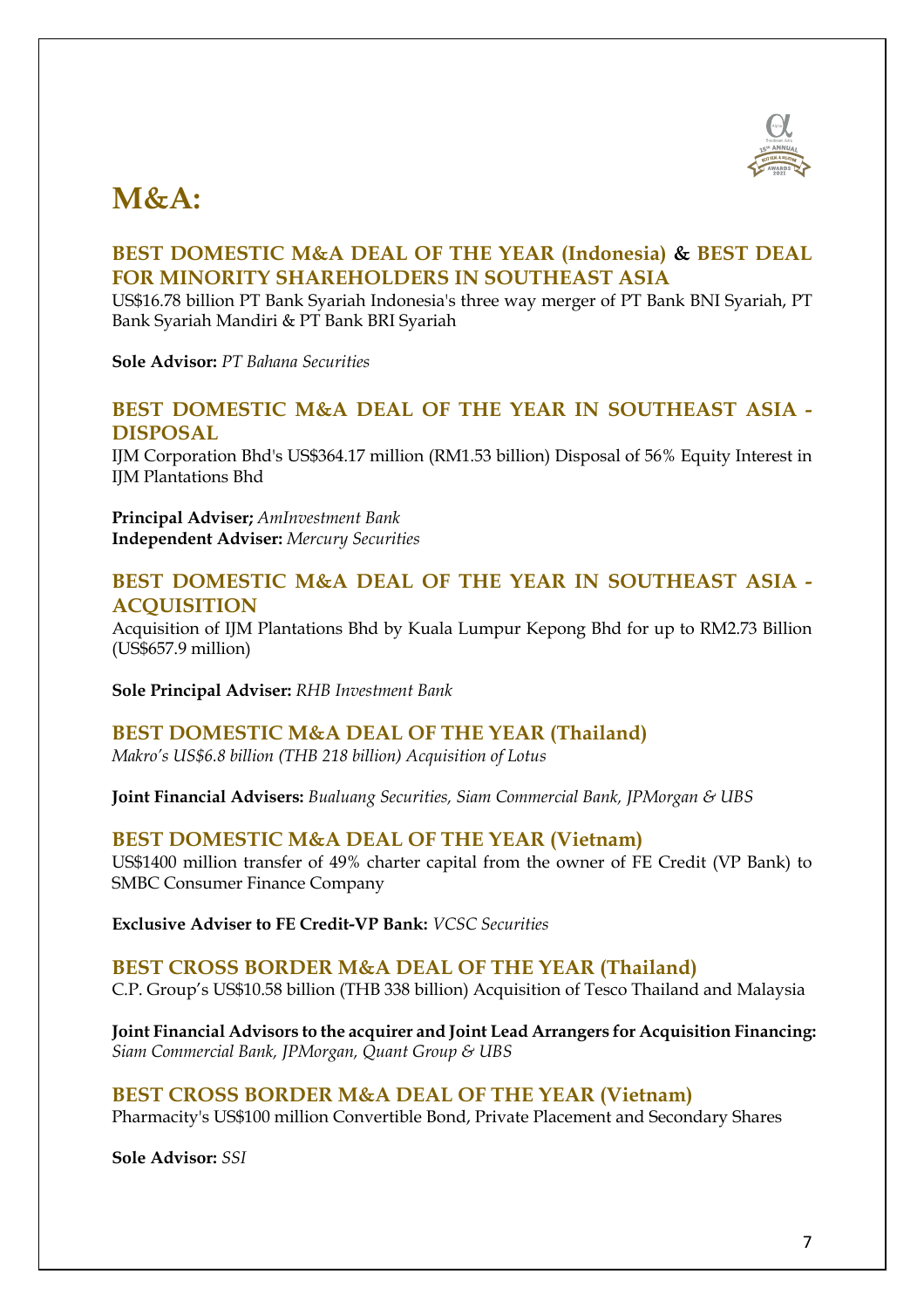

### **TRANSACTION BANKING:**

### **BEST CASH MANAGEMENT SOLUTION & BEST DIGITAL BANKING PLATFORM**

*Bangkok Bank's Electronic Cash Management Platform for Myanmar & Cambodia*

### **BEST CASH MANAGEMENT SOLUTION & BEST LIQUIDITY MANAGEMENT SOLUTION**

*Bank Negara Indonesia's Notional Pooling for PLN*

#### **BEST CASH MANAGEMENT SOLUTION**

*UOB Malaysia's Swoon Lea Credit receivables, payables and information management solution*

### **BEST CASH MANAGEMENT SOLUTION & BEST RECEIVABLES SOLUTION**

*BDO's cash-recycling ATMs in 7-Eleven stores in the Philippines*

#### **BEST BANKING API SOLUTION** *Bank Negara Indonesia's API Digital Services*

### **BEST TRADE FINANCE SOLUTION**

*UOB Malaysia's customised Supplier Financing Program for Telekom Malaysia*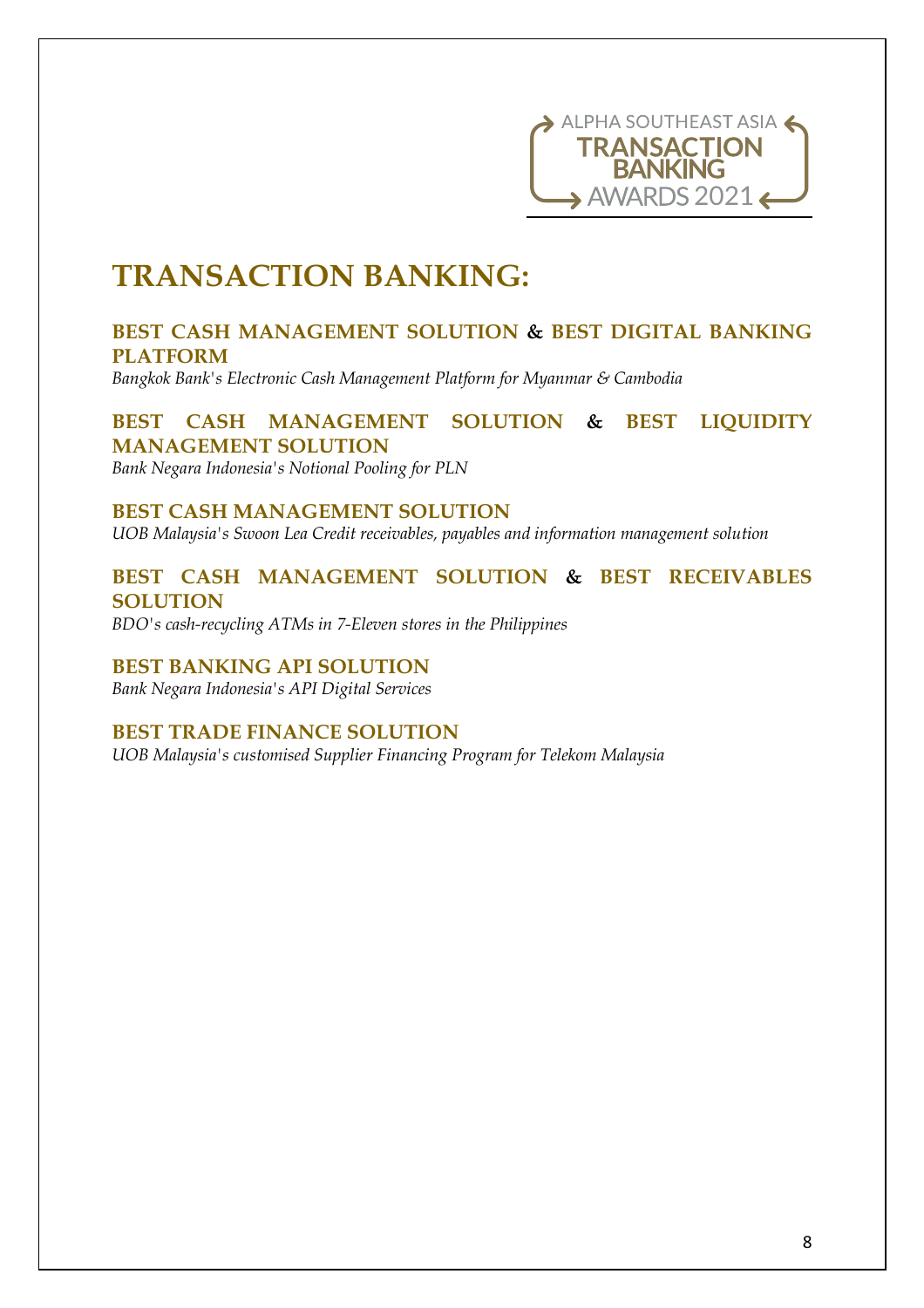

### **MARQUEE AWARDS:**

### **BEST BLOCKCHAIN-BACKED CAPITAL MARKETS PLATFORM 2021** *ADDX*

**BEST STOCK EXCHANGE IN SOUTHEAST ASIA 2021** *Philippines Stock Exchange*

**BEST CENTRAL SECURITIES DEPOSITORY IN SOUTHEAST ASIA 2021** *PT Kustodian Sentral Efek Indonesia (KSEI)*

**BEST BOND HOUSE IN SOUTHEAST ASIA 2021** *DBS Bank*

**BEST EQUITY HOUSE IN SOUTHEAST ASIA 2021** *Maybank Investment Bank*

**BEST RINGGIT SUKUK HOUSE IN MALAYSIA 2021** *CIMB*

**BEST SOCIAL IMPACT ISLAMIC FINANCE HOUSE 2021** *CIMB Islamic Bank*

**BEST SUSTAINABLE FINANCE HOUSE 2021** *DBS Bank*

### **ACHIEVEMENT AWARD FOR CONTRIBUTION TO LOCAL CAPITAL MARKET:**

*Mr Eduardo Francisco, President, BDO Capital & Investment Corporation.*

**To send out a press release to announce your wins, please order your plaque or purchase the logo licensing package. For details, please email** *awards@whatinvestorswant.com*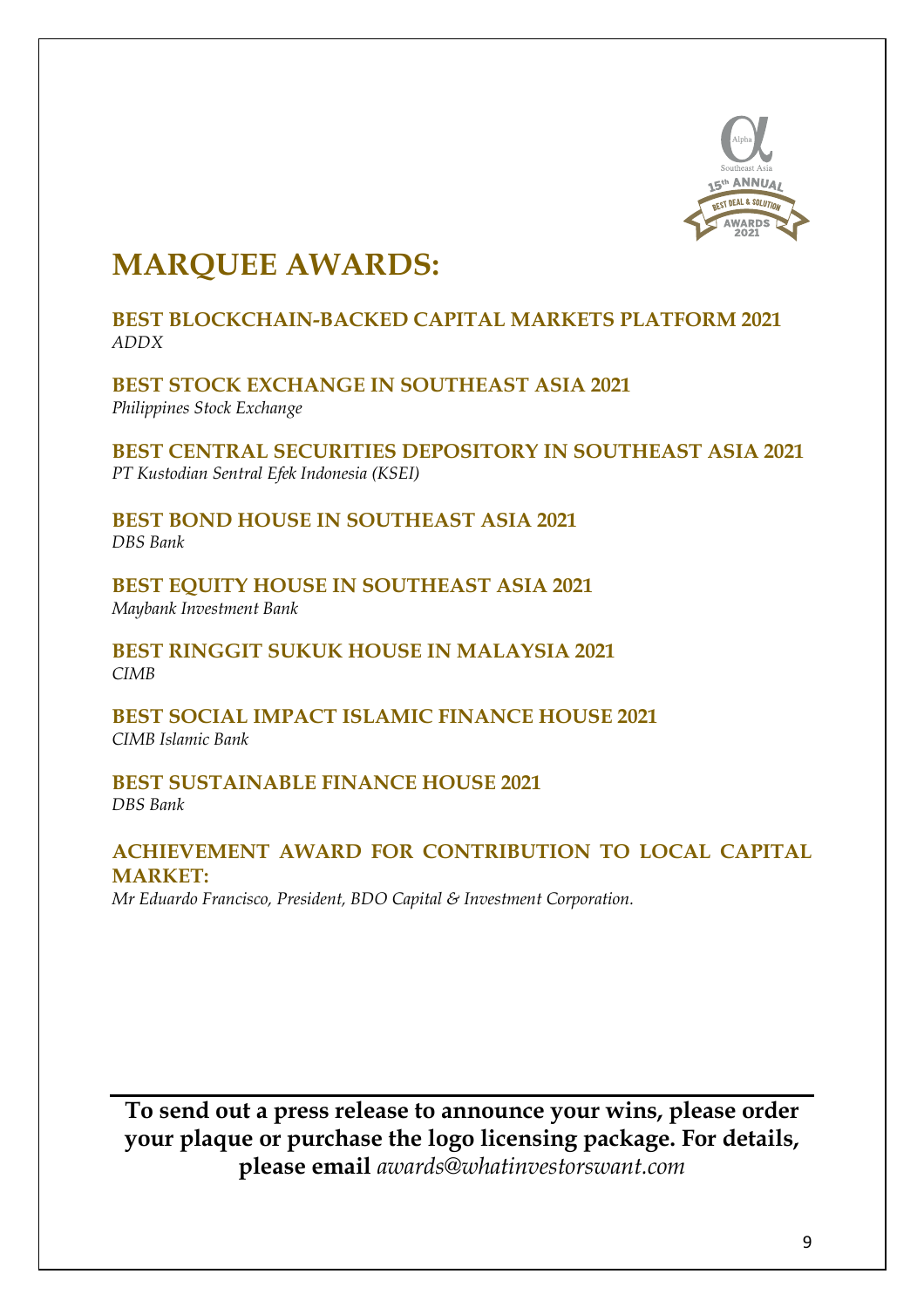

# **BORROWER & ISSUER PLAQUES**

The following 21 companies (borrowers/issuers) will also receive a separate plaque for their respective deal. The plaque will contain the following information, along with the award category as well as list of banks involved. To order a commemorative plaque on behalf of your client, please email awards@whatinvestorswant.com

Please note that all issuer plaques are on a first-come-basis, and only 1 will be issued per deal.

## **MALAYSIA**

### **MOST INNOVATIVE ISLAMIC FINANCE DEAL OF THE YEAR & BEST ISLAMIC FINANCE DEAL OF THE YEAR**

Zamarad Assets Bhd for its RM2 billion (US\$478.3 million) Asset-Backed Securitisation Sukuk Programme – Tranche 6

**Joint Principal Advisers, Joint Lead Arrangers & Joint Lead Managers:** *AmInvestment Bank, CIMB & Hong Leong Investment Bank*

### **BEST ASEAN GREEN SRI SUKUK & BEST SRI SUKUK**

SME Bank for its RM3 billion ASEAN Sustainability Islamic MTN Programme - RM500 million Sustainability IMTNs

**Principal Adviser, Lead Arranger:** *RHB Investment Bank*

**Joint Lead Managers:** *AmInvestment Bank, CIMB, Maybank Investment Bank & RHB Investment Bank*

### **BEST CORPORATE SUKUK OF THE YEAR**

Tenaga Nasional Bhd for its RM3 billion (US\$709.9 million) Sukuk Wakalah Issuance **Joint Lead Managers:** *Affin Hwang Investment Bank, AmInvestment Bank & CIMB*

### **BEST SUKUK IJARAH DEAL OF THE YEAR**

AC First Genesis Bhd for its RM785 million (First Tranche Sukuk Ijarah) as part of & up to RM3 billion Programme

**Joint Principal Advisers, Joint Lead Arrangers and Joint Lead Managers:** *MIDF Amanah Investment Bank and Hong Leong Investment Bank* **Joint Lead Manager:** *Maybank Investment Bank*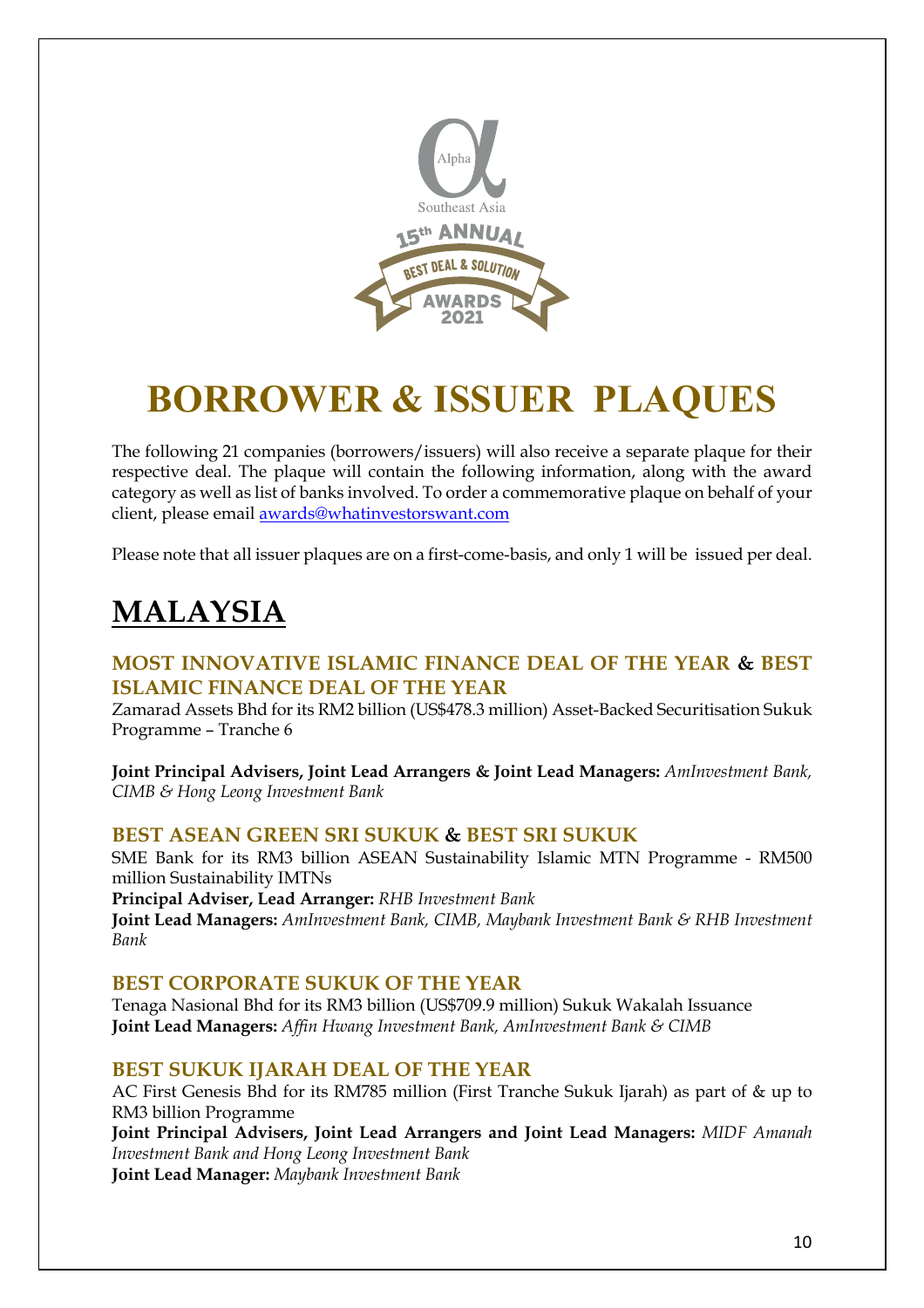

### **BEST SUKUK MUSHARAKAH & SUKUK MURABAHAH DEAL OF THE YEAR**

Exsim Capital Resources Bhd for its RM323 million (US\$76.4 million) for Sukuk Musharakah & Up to RM80 million (US\$18.9 million) for Sukuk Murabahah **Lead Arranger:** *UOB (Malaysia)*

**Financial Adviser & Deal Structurer:** *NewParadigm Capital Markets*

### **BEST UNRATED SUKUK OF THE YEAR & BEST LOCAL CURRENCY SUKUK OF THE YEAR**

Khazanah Nasional Bhd for its Dual US\$400 million & US\$600 million Senior Unsecured Sukuks

**Joint Bookrunners:** *CIMB, DBS Bank, JPMorgan, MUFG & OCBC Bank* 

**Joint Lead Managers:** *CIMB, DBS Bank, JPMorgan, MUFG, OCBC Bank, KFH Capital & Warba Bank*

### **BEST LOCAL CURRENCY SUKUK OF THE YEAR & MOST INNOVATIVE ISLAMIC FINANCE DEAL OF THE YEAR**

Infracap Resources Bhd for its RM15 billion Sukuk Murabahah Programme & Sukuk Murabahah RM5,750 million (US\$1.37 billion) issuance

**Joint Principal Advisers, Joint Lead Arrangers, Joint Lead Managers**: *Hong Leong Investment Bank, OCBC Bank (Malaysia) & UOB (Malaysia)*

### **BEST EQUITY/IPO DEAL OF THE YEAR IN MALAYSIA**

CTOS Digital Bhd for its RM1.2 billion IPO

**Joint Principal Advisers, Joint Global Coordinators, Joint Bookrunners, Joint Managing Underwriters, and Joint Underwriters:** *Maybank Kim Eng & RHB Investment Bank*

**Joint Bookrunners, Joint Managing Underwriters and Joint Underwriters:** *AmInvestment Bank*

**Joint Global Coordinator and Joint Bookrunner:** *Credit Suisse*

### **PHILIPPINES**

### **BEST RETAIL DOLLAR BOND DEAL OF THE YEAR & BEST SOVEREIGN BOND DEAL OF THE YEAR**

Republic of the Philippines (Bureau of the Treasury) for its US\$1.59 billion Retail Dollar Bonds **Joint Lead Issue Managers:** Development Bank of the Philippines & Land Bank of the Philippines

**Joint Issue Managers:** *BDO Capital & Investment Corporation, BPI Capital Corporation, China Bank Capital Corporation, First Metro Investment Corporation, RCBC Capital Corporation, SB Capital Investment Corporation Standard Chartered Bank & Union Bank of the Philippines*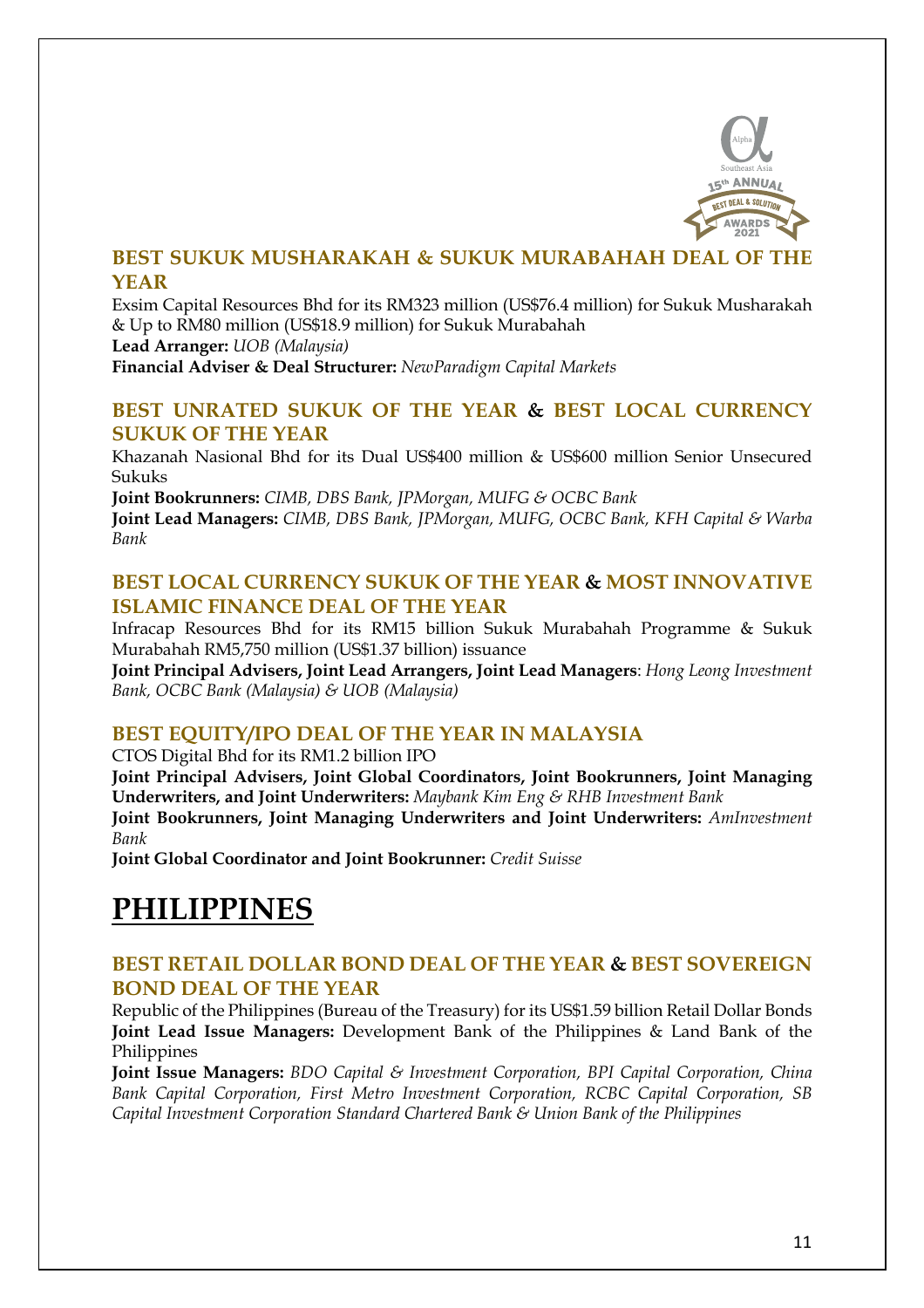

### **BEST EQUITY DEAL OF THE YEAR IN THE PHILIPPINES**

MREIT, Inc., for its US\$305.8 million IPO

**Joint Global Coordinators and Joint Bookrunners:** *BDO Capital & Investment Corporation, Credit Suisse, DBS Bank*

**International Bookrunners:** *Credit Suisse, DBS Bank, CLSA*

**Domestic Lead Underwriter:** *BDO Capital & Investment Corporation*

**Domestic Co-Lead Underwriters:** *First Metro Investment Corporation, Investment & Capital Corporation of the Philippines, RCBC Capital Corporation, SB Capital Investment Corporation*

### **BEST IPO DEAL OF THE YEAR IN THE PHILIPPINES**

Monde Nissin Corp for itsPHP55.8 billion IPO **Local Lead Underwriters & Joint Bookrunners:** *First Metro Investment Corporation, BDO Capital & Investment Corporation, BPI Capital Corporation*

### **THAILAND**

### **BEST DEAL OF THE YEAR & BEST IPO FOR RETAIL INVESTORS IN SOUTHEAST ASIA**

PTT Oil & Retail Business PCL for its THB54,000 million (US\$1,602 million) IPO **Joint Global Coordinators, Bookrunners and Lead Managers:** *BofA Securites, Bualuang Securities, Finansa, JPMorgan, KSecurities, Morgan Stanley, Kiatnakin Phatra Securities & TISCO* **Joint International Coordinators, Bookrunners and Lead Managers:** *BofA Securites, JPMorgan & Morgan Stanley*

**Joint Domestic Coordinators, Bookrunners and Lead Managers:** *Bualuang Securities, Finansa, KSecurities, Kiatnakin Phatra Securities & TISCO*

### **BEST LOCAL CURRENCY BOND DEAL OF THE YEAR & MOST INNOVATIVE DEAL OF THE YEAR**

CP All PCL for its THB66 billion (US\$2.1 billion) Senior Unsecured Bonds

**Joint Lead Arrangers & Joint Bookrunners:** *Bangkok Bank, Bank of Ayudhya, Kasikornbank, Siam Commercial Bank, Kiatnakin Phatra Securities, CIMB Thai, Krungthai Bank, Maybank Kim Eng, TMBThanachart Bank & UOB*

### **BEST SUSTAINABILITY-LINKED TRANSACTION & BEST ESG-LINKED FINANCING DEAL OF THE YEAR**

Indorama Ventures for its THB10,000 million Sustainability-linked Bond **Joint Lead Arrangers and Joint Bookrunners:** *Bangkok Bank, Kasikornbank, Krungthai Bank, Siam Commercial Bank & HSBC*

### **BEST EQUITY/IPO DEAL OF THE YEAR IN SOUTHEAST ASIA**

Ngern Tid Lor for its THB33.1 billion (US\$1.1 billion) IPO

**Joint International Bookrunners and Local Co-Underwriters:** *CIMB, KSecurities, Morgan Stanley, Kiatnakin Phatra Securities, UBS & Siam Commercial Ban*